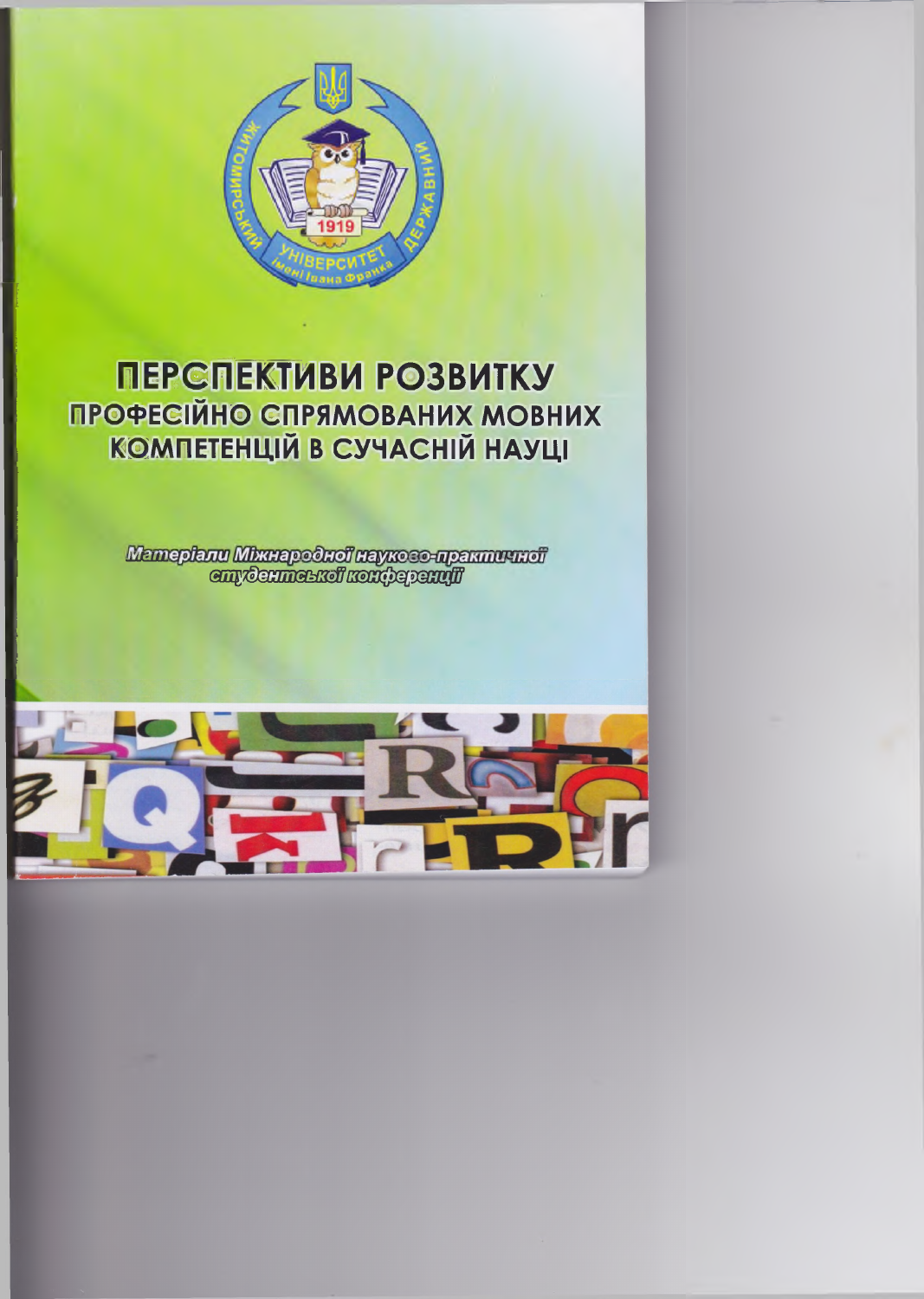Міністерство освіти і науки України Житомирський державний університет імені Івана Франка Навчально-науковий інститут іноземної філології Кафедра іноземних мов і новітніх технологій навчання Науково-дослідна лабораторія «Мовна освіта як чинник підготовки сучасних фахівців» Барановичський державний університет Кафедра професійної підготовки з іноземних мов (Білорусь) Department of Pragmatics, University of Lodz (Польша) Grow More College of Education, Himatnagar, Gujarat (Індія) Istanbul Sabahattin Zaim University (Туреччина)

## **Перспективи розвитку професійно спрямованих мовних компетенцій в сучасній науці**

Матеріали Міжнародної науково-практичної студентської конференції

13 квітня 2016 року

Житомир — 2016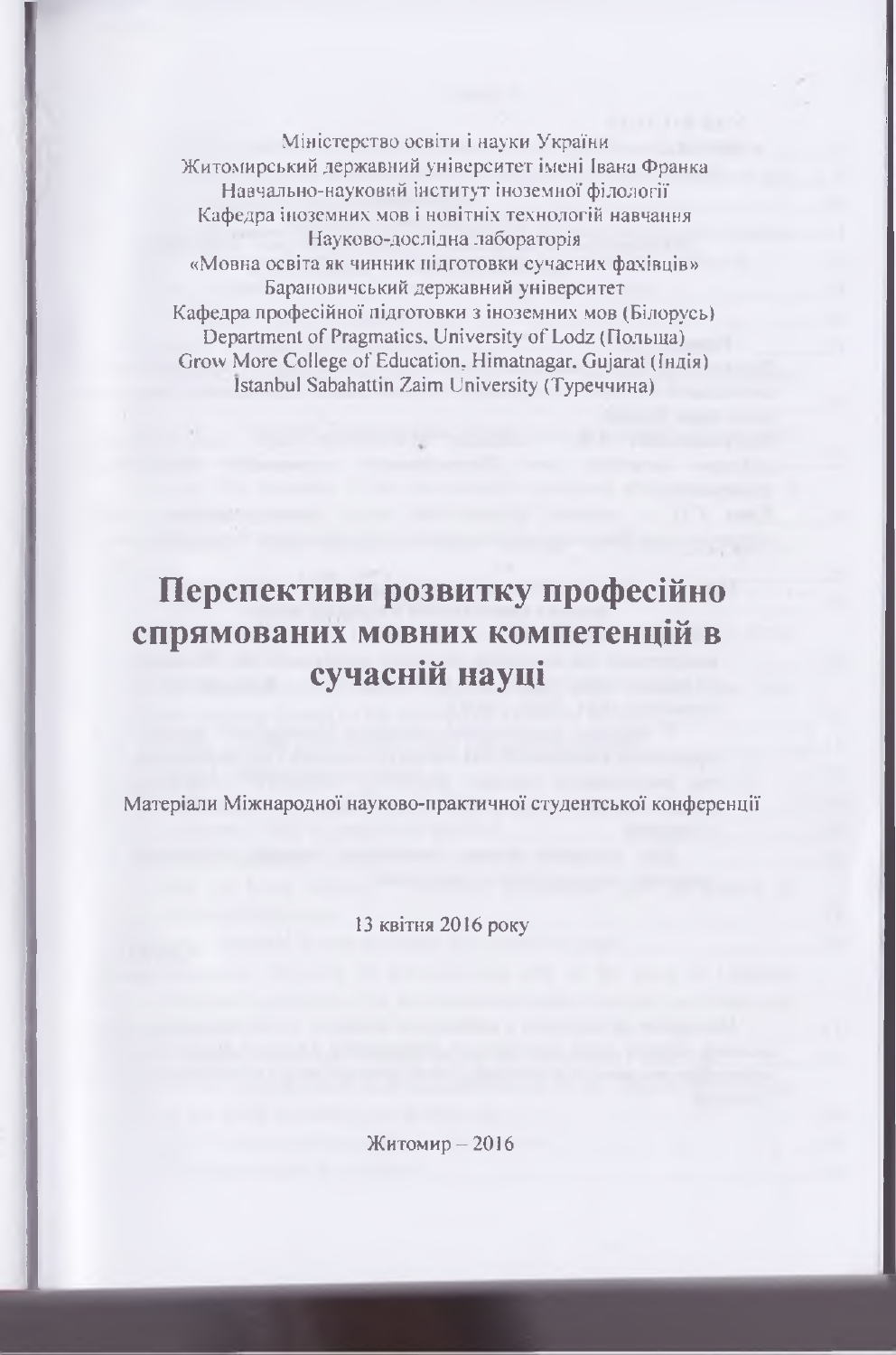#### **УДК 811.11.13** ББК8І.2 **Т65**

*Друкується згідно рішення Вченої ради Житомирського державного університету імені Івана Франка протокол Хе 9 від 22 квітня 2016 р.*

## **Рецензенти:**

**І Іолховська М.В.** кандидат філологічних наук, доцент, завідувач кафедри англійської філології та перекладу Житомирського державного університету імені Івана Франка

Могельницька Л.Ф. - кандидат філологічних наук, доцент, завідувач кафедри іноземних мов Житомирського державного технологічного університету

**Хант Г.О.** - кандидат філологічних наук, доцент, завідувач кафедри іноземних мов Житомирського національного агроекологічного університету

## **Т65 Перспективи розвитку професійно спрямованих мовних компетенцій в сучасній науці:**

збірник матеріалів Міжнародної науково-практичної конференції для студентів немовних спеціальностей: Житомир, 13 квітня 2016 р./ за заг. ред. Н.М. Андрійчук. - Житомир: ФО-П Левковець Н.М., 2016. - 200 с.

У збірнику представлені матеріали Міжнародної науковопрактичної конференції для студентів немовних спеціальностей, що висвітлюють питання філології, психології, педагогіки, історії, екології, інформатики, менеджменту, економіки та медицини.

Для студентів вищих навчальних закладів, аспірантів, наукових та педагогічних працівників.

## **УДК 811.11.13 ББК81.2**

*Матеріали друкуються в авторській редакції. За достовірність фактів,* **І** *цитат, власних імен, постань на літературні джерела та інші відомості* **І** *відповідають автори публікацій. Думка редакції може не збігатися з думкою* **1** *авторів.*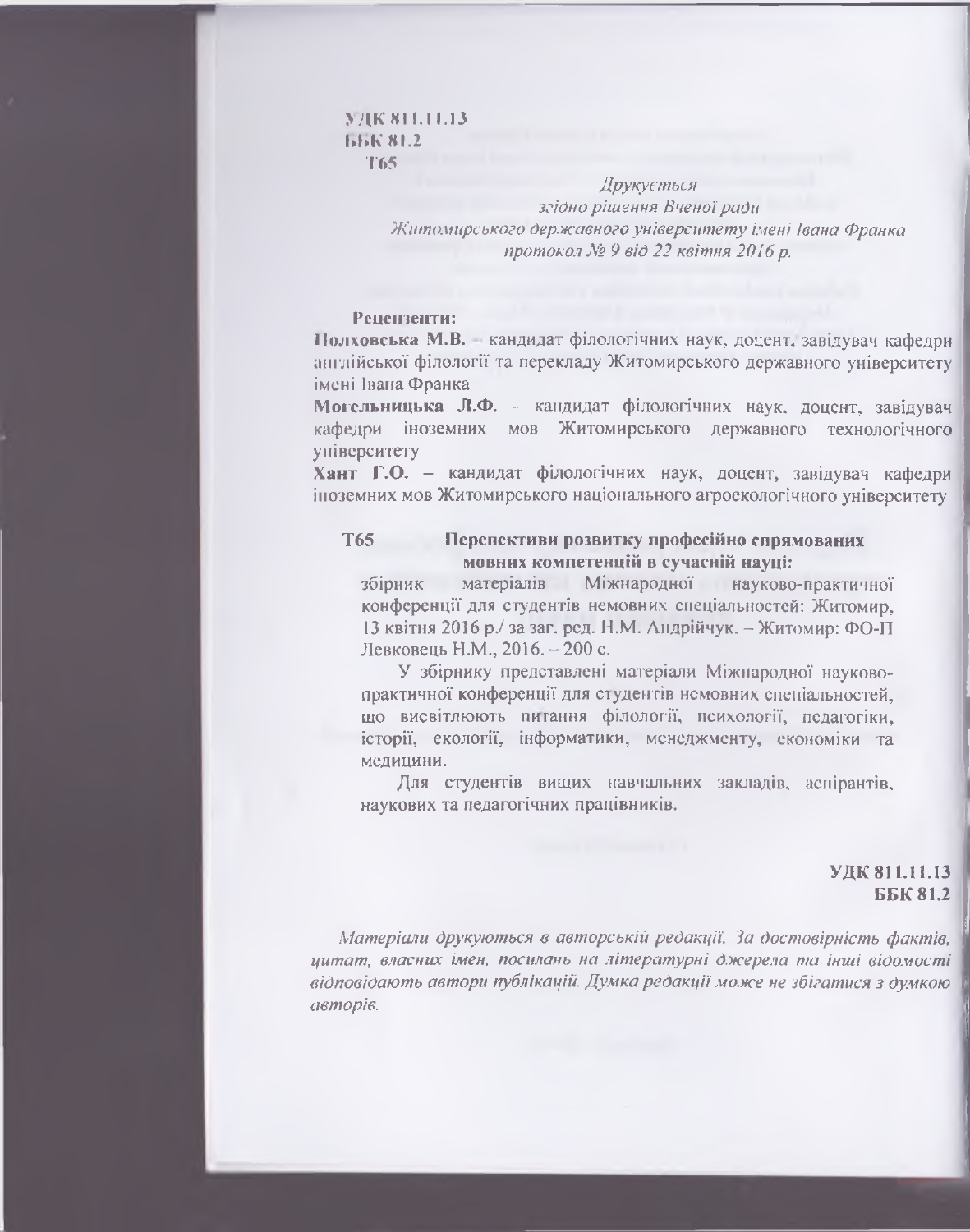## 3MICT

| Baranovska. John Locke's ethical foundations of a gentleman's education  8        |       |
|-----------------------------------------------------------------------------------|-------|
| M. Bilianska. Changes in female reproductive organs at different periods of age 9 |       |
|                                                                                   |       |
| 1. Boiko. Anerziehen der Toleranz den Studenten der Hochschulen der Ukraine 11    |       |
| B Bojko. Extremale Metrik und ihre Anwendung in der Funktionentheorie 13          |       |
| A. Bortnik, V. Sverbinskiy. English and Belorussian youth slang 14                |       |
|                                                                                   |       |
|                                                                                   |       |
| 1) Danilchuk. Choosing a modern CMS to create the original site-business          |       |
| $cards$                                                                           | 19    |
| A. Dmytriv, Y. Tymchuk. Environmental education as the element of ecological      |       |
|                                                                                   | 22    |
| 1. Dmytruk. The formation of the environment-conscious attitude to nature in      |       |
|                                                                                   | 24    |
| R Dokmanović. Sports journalism: from "romantic" to tabloid and internet          |       |
|                                                                                   | 25    |
|                                                                                   | .26   |
| Y. Dudka. Ways not to be considered impolite when communicating across            |       |
|                                                                                   | 28    |
| E. Gantsa. Features of the use of English modal verbs in translation from         |       |
|                                                                                   | .29   |
| 1. Garbovska. Gender differences in ideal manager perceptions 31                  |       |
|                                                                                   | .32   |
|                                                                                   |       |
|                                                                                   |       |
|                                                                                   |       |
| T. Gorbal. Le home staging - technique prometteuse pour le marché de              |       |
|                                                                                   |       |
|                                                                                   | .39   |
| K. Honcharenko. Diversity of phytoplankton rate in the pond of Grabarka           |       |
| (Berdychiv) and evaluation of its environmental state (structural and functional  |       |
|                                                                                   | $-41$ |
| M. Hontscharuk. Glosse als Textsorte im Stil der Presse und Publizistik           | .42   |
| II. Hordienko. Development and computerization of an English terminology          |       |
|                                                                                   |       |
|                                                                                   |       |
|                                                                                   |       |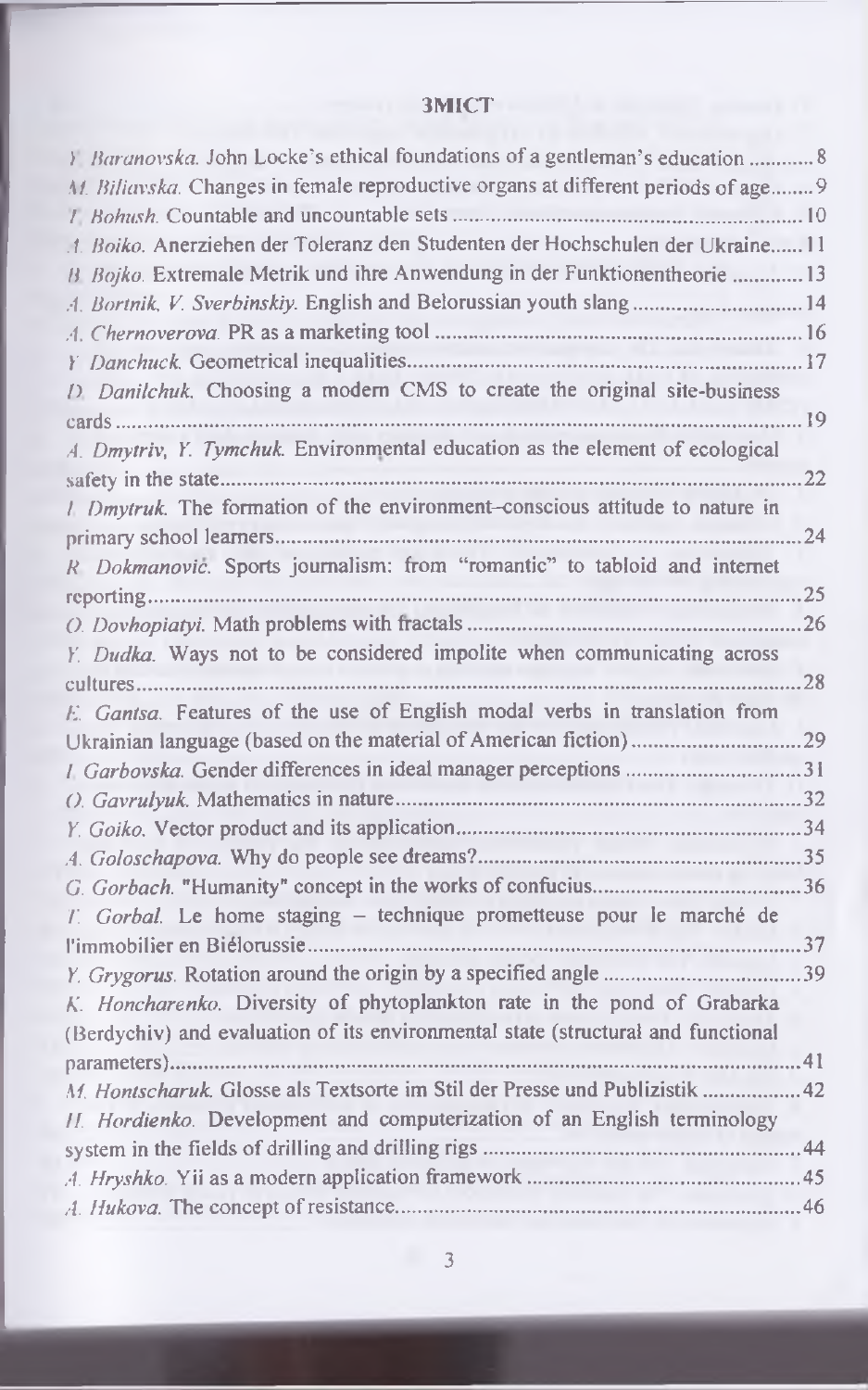## *K. Honcharenko*

*R esearch s u p e n 'isor: J. Sv. Sheiyuk. Candidate of Biological Sciences. A sso cia te professor.* Zhytomyr Ivan Franko State University *L anguage tutor: A. V. Kuznyetsova, Candidate of Philology. A ssociate p ro fesso r*

## **DIVERSITY OF PHYTOPLANKTON RATE IN THE POND OF GRABARKA (BERDYCH1V) AND EVALUATION OF ITS ENVIRONMENTAL STATE (STRUCTURAL AND FUNCTIONAL PARAMETERS)**

The lakes of anthropogenic origin are storage reservoirs and ponds, artificially treated on rivers, and also old mined-out quarries and salt mines, filled with water,

etc. [1]. The study of phytoplankton diversity in men-made water reservoirs are of undeniable theoretical and practical significance for the development of principles <sup>11</sup> application of men-made aquatic ecosystems bioproducts<sup>2</sup> potential and for

biological indication issues.<br>The purpose of the paper was to determine the features of algal communities In the pond of Grabarka (Berdychiv) and to evaluate the ecological state of this water body as to the biodiversity of phytoplankton.

42 algological tests of phytoplankton served as the material of the paper. The stating of the taxonomic composition of algae was conducted referring to the latest

The processing of the body of data was held in Microsoft Excel 2007 program.

During the study of planktonin the pond of Grabarka 84 species of algae representing 9 departments were found.

For the first time a detailed study of the species composition and quantitative development of planktonic algae in the pond of Grabarka was conducted. The taxonomic structure of the pond phytoplankton was analyzed as well as the lirquency of algal species. The peculiarities of quantitative development of nhvloplankton and its dominant sector are determined, the analysis of seasonal dynamics of planktonic algae in the studied reservoir is made. The quality of water m the given pond is determined, and ecological status of the pond is estimated according to the presence of certain indicator species of water environment factor. and also acoording to the ratio of primary phytoplankton production and the

legradation of organic matter.<br>The data obtained from our research is a significant addition as to the study of algal flora of men-made water bodies of Central Polissya.

The data obtained can be widely used in conducting environmental monitoring and predicting changes in water quality which result from human activity.